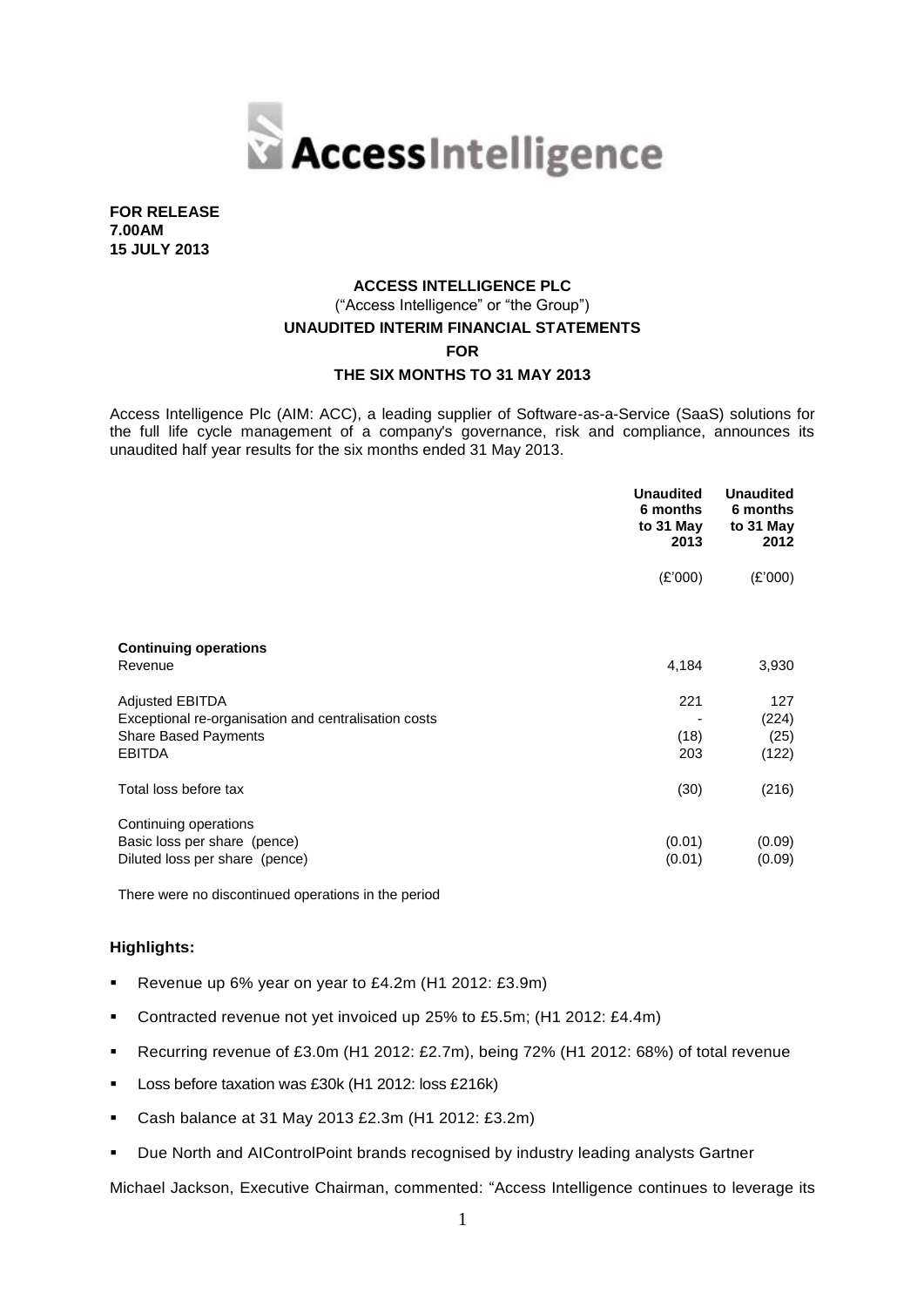reputation and position within the expanding Governance, Risk and Compliance (GRC) market to drive long term shareholder and customer value. In the first half of 2013 we have continued to invest in product innovation, sales and marketing, which is driving the Company's growth in a tough economic climate and this trend will continue during the second half of the year. Our centre of excellence in York goes from strength to strength and enables our brands to benefit from shared technologies, which will drive revenue synergy in the future."

# **For further information: Access Intelligence plc 1200 0485 1200 0485 1200 0485** Michael Jackson (Executive Chairman) Joanna Arnold (COO) Kole Dhoot (CFO) **Sanlam Securities** Simon Clements / Katie Shelton 020 7628 2200 **Newgate Threadneedle** Josh Royston/ Heather Armstrong020 7653 9850

2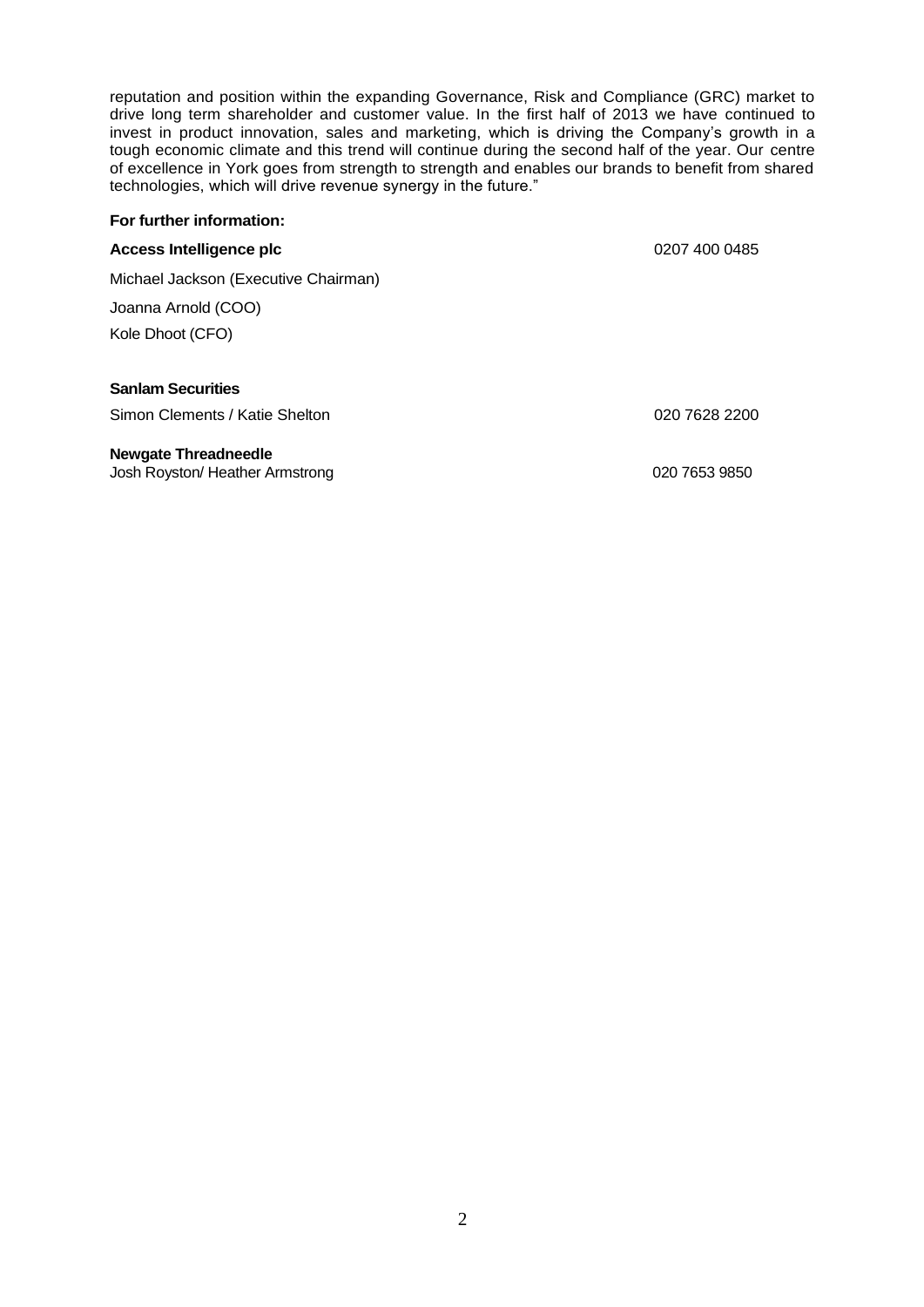#### **Chairman's Statement**

I am pleased to announce our results for the six months ended 31 May 2013, which demonstrate the Company's continued progress in line with our strategy. The results reflect the investment in our York based development centre, which is enabling us to produce industry leading software innovation.

#### **Results**

The Company's revenue was up by 6% to £4,184,000 (H1 2012: £3,930,000). The Company's operating profit before taxation was £28,000 (H1 2012: loss £198,000), which includes charges of £176,000 for depreciation and amortisation (H1 2012: £76,000) and £18,000 for share based payments (H1 2012: £25,000).

Cost of sales decreased to £1,117,000 (H1 2012 £1,300,000) due to lower per unit messaging costs at AIControlPoint and lower sub-contractor costs at AITrackRecord and AITalent.

Operating costs rose to £3,021,000 (H1 2012 £2,803,000), reflecting the investment made in central functions as well as at subsidiary operating level, providing expertise in sales, development and training, HR and Finance.

The basic loss per share was 0.01p (H1 2012: loss 0.09p).

The Company had net cash at the end of the period of £2,272,000 (H1 2012: £3,192,000).

On 26 April 2013, an annual dividend of 0.05 pence per share was paid, in respect of 2012, following shareholder approval at our Annual General Meeting on 22 April 2013.

#### **Strategy**

Access Intelligence has continued to see growing demand for its solutions as a result of the heightened pressure, from the public, government and media, to ensure responsible corporate governance and compliance with industry regulations.

Research, development and technical activities remain critical to our corporate strategy and during the first half of 2013 we have expensed £756,000 (H1 2012: £439,000) and capitalised software development costs of £727,000 (H1 2012: £284,000). The investment in product innovation ensures we meet our commitment to producing market leading technology and continue to drive strong performance in highly regulated industries.

As a result of in-house expertise and trusted partnerships with our customers, we have seen growing demand for our professional services and account management team in the first half of 2013. There has been a growing requirement from key customer accounts to extend the use of our solutions for greater integration with their corporate strategic objectives.

Whilst the public sector has experienced ongoing restructuring and spending cuts, the Company has maintained a competitive advantage largely due to our ability to consistently deliver solutions that mitigate risk, reduce costs and improve productivity.

The SaaS business model continues to drive value for our customers, whilst also delivering a foundation of long term stability and growth for our shareholders. This is evident in the 25% increase in first half revenues contracted but not yet invoiced at £5.5m (H1 2012: £4.4m).

#### **The half year in focus**

#### **1. GRC Software Portfolio:**

**AIMediaComms:** The public sector is still encumbered by tighter budgetary controls, however AIMediaComms has continued to see growth and despite strong competition, has signed up 13 new public sector customers in the first half of 2013. The brand maintains steady growth in the private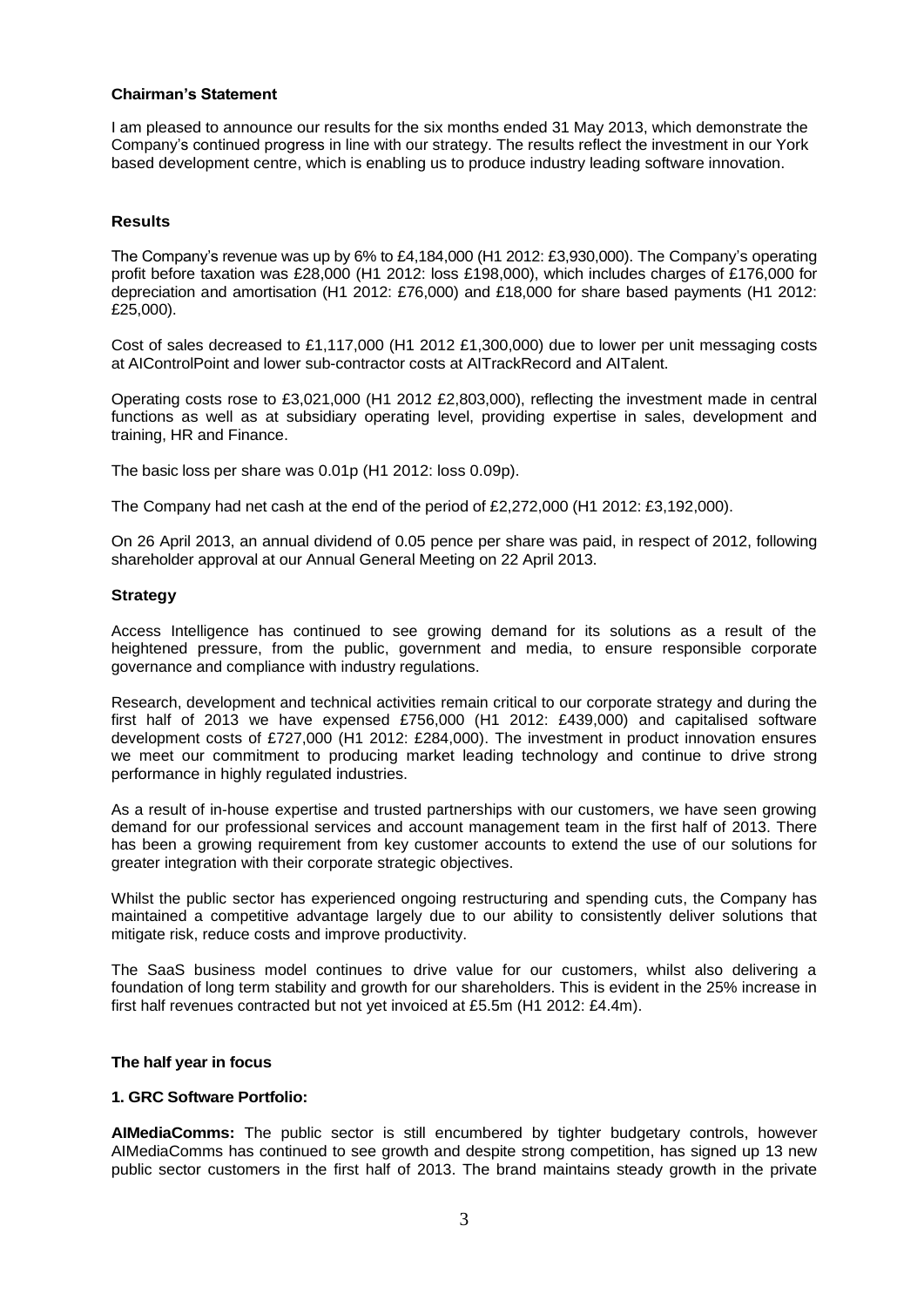sector with new customer acquisitions including G4S, Skanska and Scottish and Southern Energy. Further development has strengthened the product offering to include modules for public affairs and complaints handling ensuring that AIMediaComms continues to differentiate itself from its competitors.

**Due North:** Changes to the structuring of government procurement bodies has increased the average sales cycle at Due North. Despite this, the brand has maintained its position as a market leader in the public sector with over 20 NHS organisations, 95% of police forces, 70% of London Boroughs and 7 of the 9 regional efficiency improvement partnerships.

The Due North solution has received recognition from industry leading analysts, Gartner, featuring on their Magic Quadrant for Strategic Sourcing Applications Suites for the first time. Gartner have highlighted Due North's "strong audit trail" and unique functionality as key strengths. The development of the new private sector solution continues, with functionality such as the new eAuctions module already delivering significant cost savings for customers such as Spirit Pubs Group.

**AITalent**: During the period, AITalent, has made significant progress in improving performance of the existing product. This focus resulted in operating losses before exceptional costs increasing to £115,000 (H1 2012: loss £70,000). Encouragingly, no turnaround costs were incurred in the half, whereas for the comparative period last year £139,000 was incurred. Therefore, total losses decreased to £115,000 (H1 2012: £209,000).

The brand continues to see strong demand for the learning compliance suite in highly regulated niche markets, due to the solutions ability to meet specific regulatory requirements. The Company has invested in additional industry specific account management and professional services expertise to provide best of breed support to our growing regulated customers.

Whilst total sales at AITalent are lower than in the corresponding half last year, this is due to fewer one off contracts which were executed by high cost sub-contractors, and thereby at reduced margin. Importantly, the successful integration of AITalent into the head office has delivered a positive impact on the growth of the pipeline as well as the management of day to day. This has contributed to the brand increasing recurring revenue by 16% compared with H1 2012.

**AITrackRecord:** The changes to regulation in the financial services market continue to strengthen the importance of the AITrackRecord solution for our customer base. AITrackRecord has seen increased application of the solution in new departments within existing customers, which has and will continue to deliver strong performance for the brand in the current financial year. In addition there has been substantial interest from both new and existing customers to adopt the new product development, which they have recognised will provide significant additional functional and performance benefits.

**AIControlPoint:** AIControlPoint has continued to see growth in its key vertical markets of oil and gas, aviation and finance and has been able to further expand into additional high risk industries.

AIControlPoint, like Due North, has also been recognised by Gartner for the application of its solution in the business continuity and incident management industry, having been awarded 'Cool Vendor' status. Gartner have highlighted the value of the AIControlPoint solution for business continuity and risk managers who want to mature their mitigation processes and monitor costly day to day business interruptions. Referrals through customers and recognition from industry analysts continue to reinforce AIControlPoint's position as the 'weapon of choice' for incident management.

**York Development Centre:** We have invested significantly in creating a state of the art development centre in York. This provides the foundations to developing our product suite with leading edge innovation. Our commitment has resulted in capitalised development costs of over £700,000 in the first half and we are on track with our plans for this year.

# **2. IT Support Services**

**Willow Starcom:** Despite a challenging competitive climate for hosted solutions, Willow Starcom continues to have strong growth in the SME market, with half year revenues up over 20% year on year. Willow Starcom's hosted infrastructure solution, under the AICloud brand, has continued to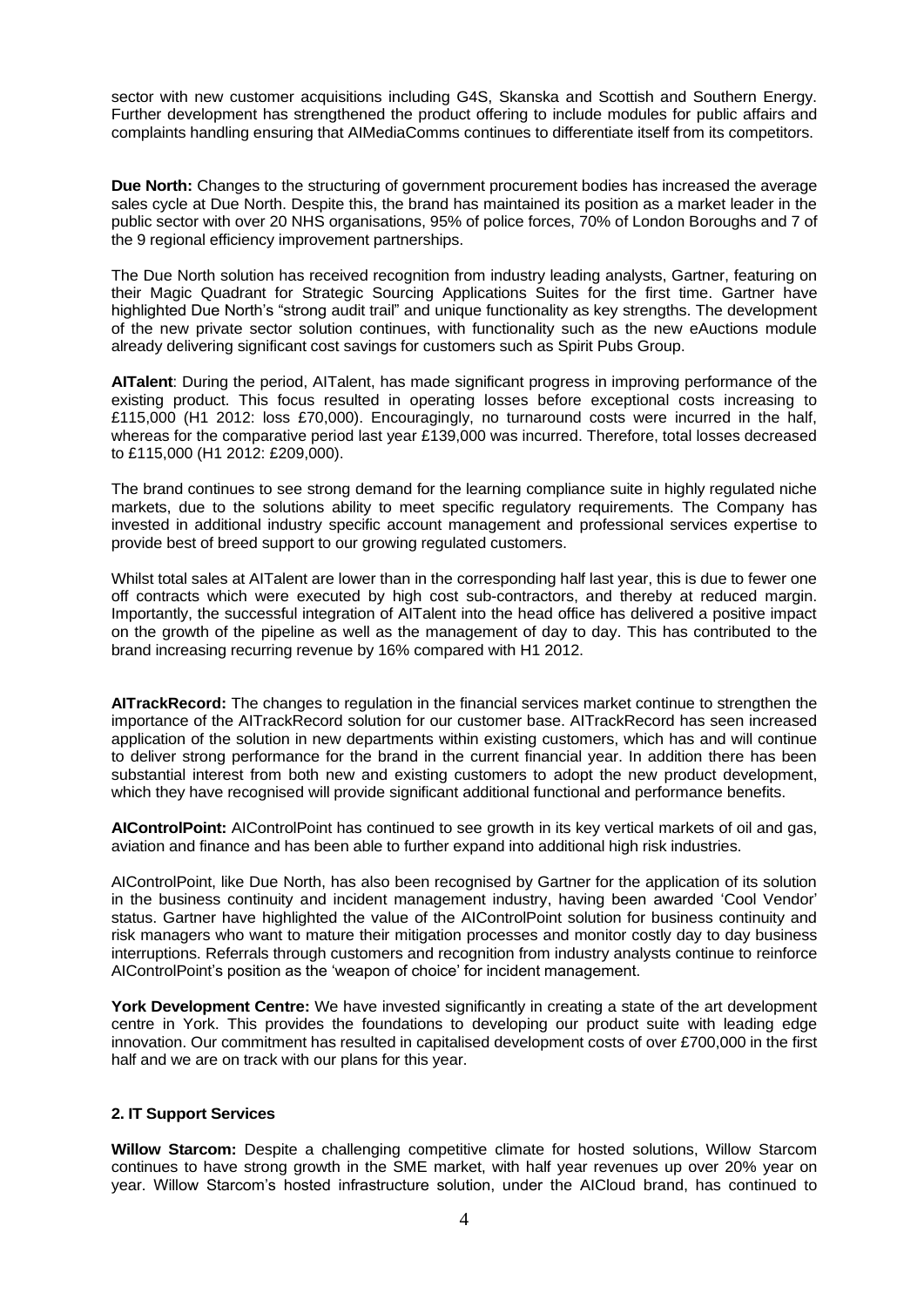deliver significant value for Access Intelligence's customers, providing a competitive advantage to the brands and underlining the pivotal role that Willow Starcom plays within the Group.

## **Directors and Senior Management**

On 22 April 2013, Ray Jackson ceased to be a director of the company.

#### **Current Trading**

Despite challenging market conditions, the Group has maintained a strong position in the public and private sectors, with H1 2013 contracted revenue not yet invoiced up 25% to £5.5m (H1 2012: £4.4m), and recurring revenue now representing 72% of the total (H1 2012: 68%).

Product innovation remains core to our ability to drive growth in the individual brands, both in their respective markets and as an integrated enterprise solution. This, combined with continued pressure on companies to meet the requirements of external regulators and internal cost management, will continue to drive sales pipeline growth for the Group.

The consistent increases year on year in contracted revenue not yet invoiced, our recurring revenue base and investment in innovative product development, demonstrate the Group's long term stability and provide a solid foundation for continued growth.

Michael Jackson Chairman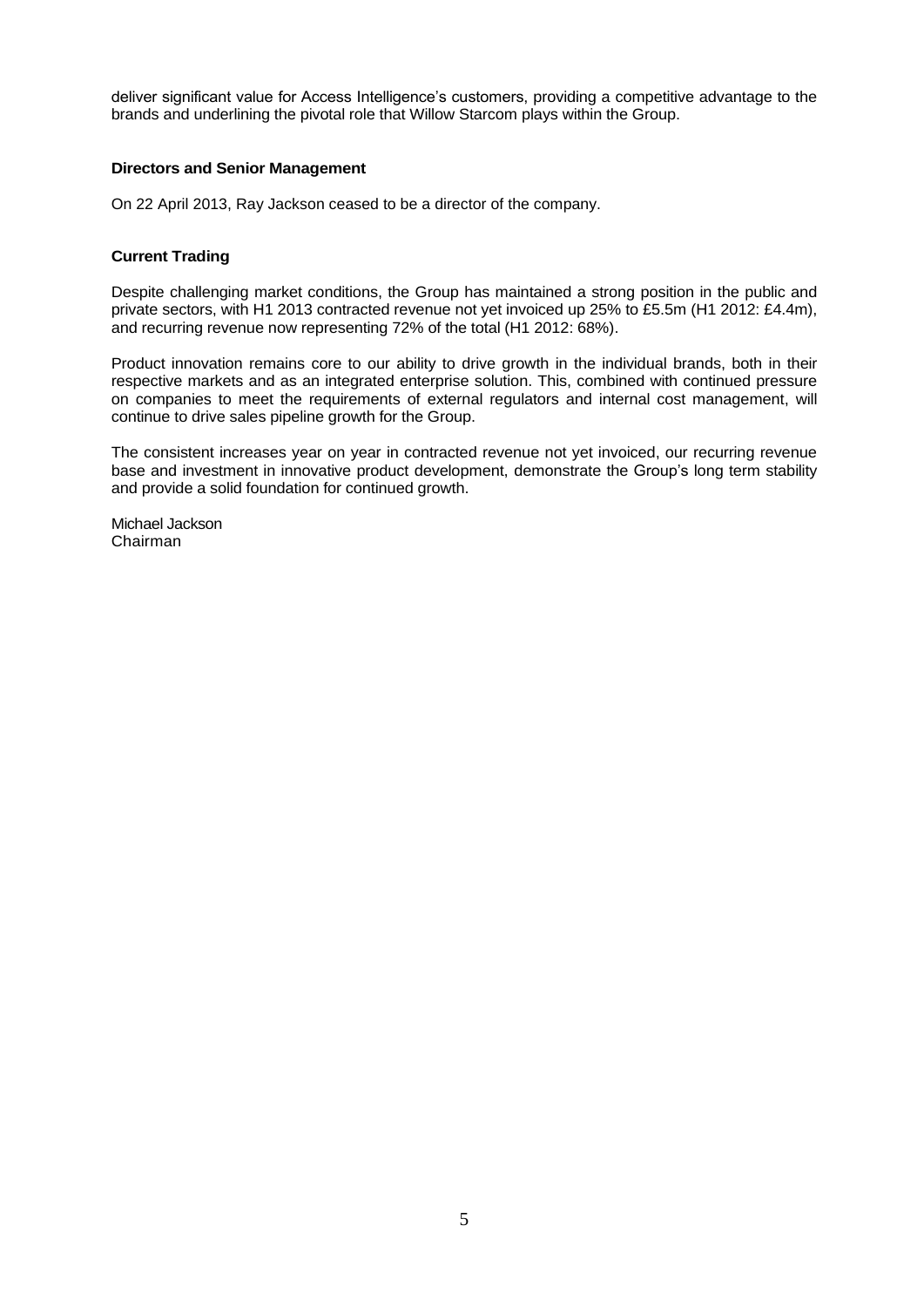#### **Access Intelligence plc Consolidated Statement of Comprehensive Income for the 6 months to 31 May 2013**

There were no recognised gains and losses in the period, or in prior periods, other than the results below

|                                                                                                                                                    | <b>Notes</b>                              | <b>Unaudited</b>               | <b>Unaudited</b><br>6 months      | <b>Audited</b>                    |
|----------------------------------------------------------------------------------------------------------------------------------------------------|-------------------------------------------|--------------------------------|-----------------------------------|-----------------------------------|
|                                                                                                                                                    |                                           | 6 months to                    | to                                | Year to<br>30-Nov-                |
|                                                                                                                                                    |                                           | 31-May-13<br>£'000             | 31-May-12<br>£'000                | 12<br>£'000                       |
| <b>Revenue</b><br>Cost of sales                                                                                                                    |                                           | 4,184<br>(1, 117)              | 3,930<br>(1,300)                  | 8,053<br>(2, 398)                 |
| <b>Gross profit</b><br>Administrative expenses<br>Share based payments<br><b>Operating profit/ (loss)</b>                                          |                                           | 3,067<br>(3,021)<br>(18)<br>28 | 2,630<br>(2,803)<br>(25)<br>(198) | 5,655<br>(6,009)<br>(36)<br>(390) |
| Financial income<br><b>Financial expenses</b><br>Loss before tax                                                                                   |                                           | 6<br>(64)<br>(30)              | 22<br>(40)<br>(216)               | 23<br>(130)<br>(497)              |
| Taxation<br>Loss for the period                                                                                                                    |                                           | 5<br>(25)                      | (216)                             | 383<br>(114)                      |
| Other comprehensive income<br>Total comprehensive loss for the period<br>attributable to the owners of parent company<br><b>Earnings per share</b> |                                           | (25)                           | (216)                             | (114)                             |
| Continuing operations<br>Basic loss per share<br>Diluted loss per share                                                                            | $\overline{\mathbf{c}}$<br>$\overline{2}$ | Pence<br>(0.01)<br>(0.01)      | Pence<br>(0.09)<br>(0.09)         | Pence<br>(0.05)<br>(0.05)         |

**There were no discontinued operations in the period**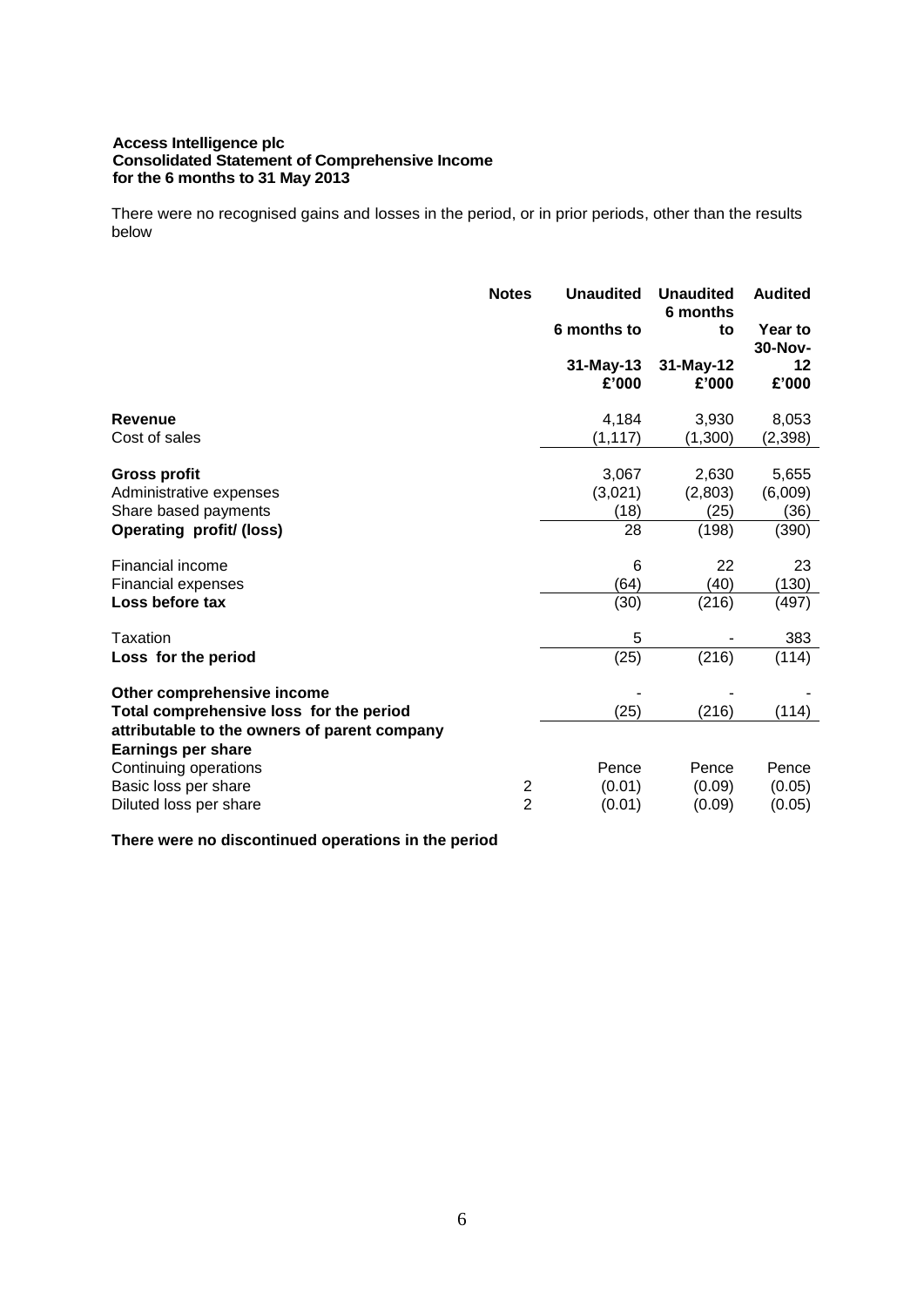# **Consolidated Statement of Financial Position at 31 May 2013**

|                                                  | <b>Unaudited</b>         | <b>Unaudited</b>         | <b>Audited</b>    |
|--------------------------------------------------|--------------------------|--------------------------|-------------------|
|                                                  | At 31<br><b>May 2013</b> | At 31<br><b>May 2012</b> | At 30 Nov<br>2012 |
|                                                  | £'000                    | £'000                    | £'000             |
| <b>Non-current assets</b>                        |                          |                          |                   |
| Property, plant and equipment                    | 509                      | 311                      | 472               |
| Intangible assets                                | 9,500                    | 8,415                    | 8,846             |
| Deferred tax asset                               | 720                      | 199                      | 720               |
| <b>Total non-current assets</b>                  | 10,729                   | 8,925                    | 10,038            |
| <b>Current assets</b>                            |                          |                          |                   |
| Inventories                                      | 168                      | 239                      | 191               |
| Trade and other receivables                      | 2,599                    | 2,549                    | 2,244             |
| Cash and cash equivalents                        | 2,272                    | 3,192                    | 2,772             |
| <b>Total current assets</b>                      | 5,039                    | 5,980                    | 5,207             |
| <b>Total assets</b>                              | 15,768                   | 14,905                   | 15,245            |
| <b>Current liabilities</b>                       |                          |                          |                   |
| Trade and other payables                         | 1,150                    | 1,285                    | 1,012             |
| Accruals and deferred income                     | 3,643                    | 3,105                    | 3,400             |
| Current income tax liabilities                   | 5                        |                          |                   |
| <b>Total current liabilities</b>                 | 4,798                    | 4,390                    | 4,412             |
| <b>Non-current liabilities</b>                   |                          |                          |                   |
| Trade and other payables                         |                          |                          | 37                |
| Interest-bearing loans and borrow                | 1,236                    | 1,197                    | 1,217             |
| Deferred tax liabilities                         | 502                      | 368                      | 494               |
| <b>Total non-current liabilities</b>             | 1,738                    | 1,565                    | 1,748             |
| <b>Total liabilities</b>                         | 6,536                    | 5,955                    | 6,160             |
| <b>Net assets</b>                                | 9,232                    | 8,950                    | 9,085             |
|                                                  |                          |                          |                   |
| Equity                                           |                          |                          |                   |
| Share capital                                    | 1,324                    | 1,286                    | 1,286             |
| <b>Treasury Shares</b>                           | (148)                    | (148)                    | (148)             |
| Share premium                                    | 224                      |                          |                   |
| Capital redemption reserve                       | 191                      | 191                      | 191               |
| Share option valuation reserve                   | 309                      | 251                      | 284               |
| Equity reserve                                   | 126                      | 126                      | 126               |
| Retained earnings                                | 7,206                    | 7,244                    | 7,346             |
| Total equity attributable to equity shareholders | 9,232                    | 8,950                    | 9,085             |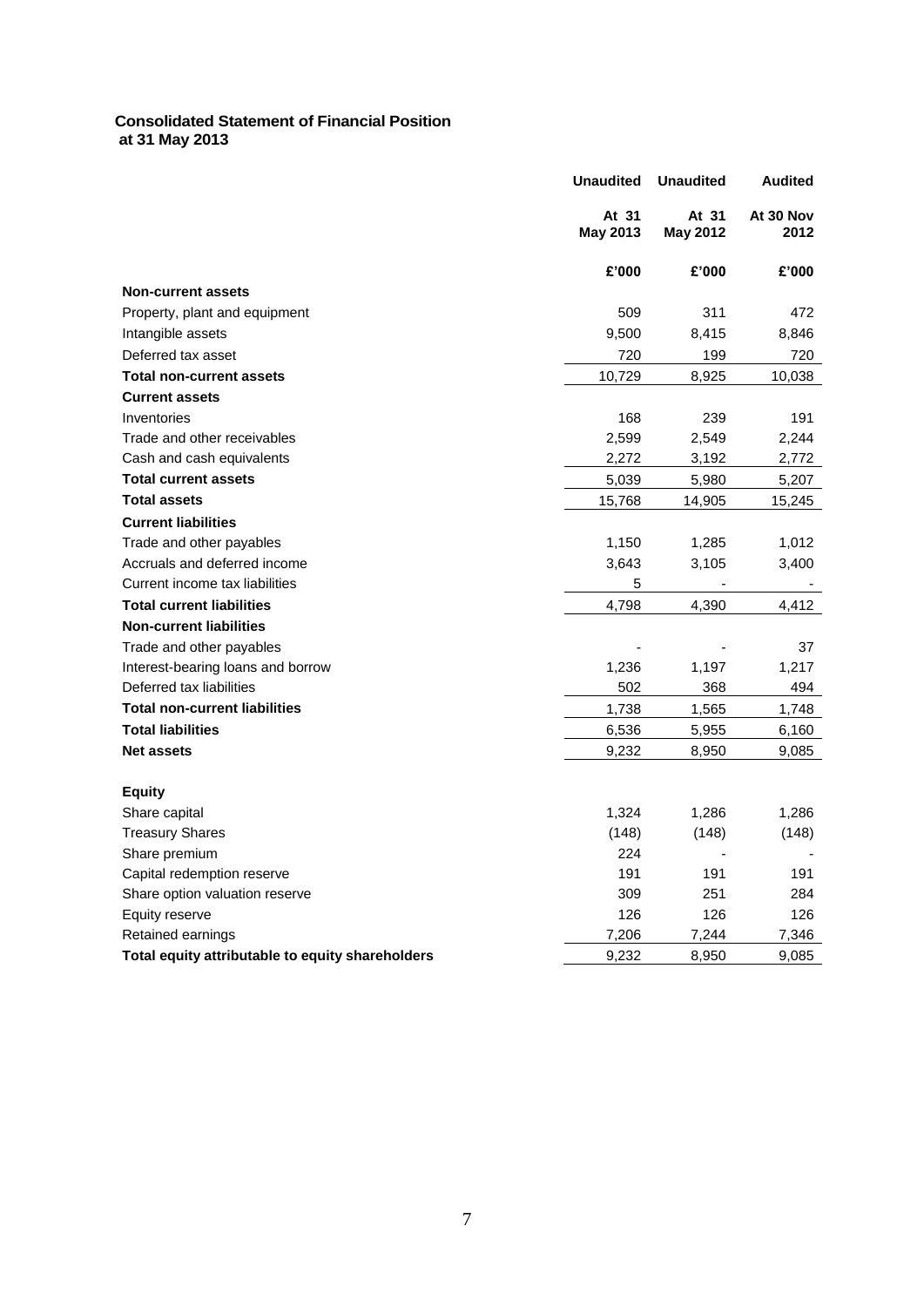#### **Consolidated Statement of Changes in Equity for the 6 months to 31 May 2013**

|                                                                                                                                                  | <b>Share</b> | <b>Treasury</b> | <b>Share</b>       | <b>Capital</b>        | <b>Share</b><br>option | <b>Equity</b> | <b>Retained</b>          | <b>Total</b>         |
|--------------------------------------------------------------------------------------------------------------------------------------------------|--------------|-----------------|--------------------|-----------------------|------------------------|---------------|--------------------------|----------------------|
|                                                                                                                                                  | capital      | <b>Shares</b>   | premium<br>account | redemption<br>reserve | valuation              | reserve       | earnings                 |                      |
|                                                                                                                                                  | £'000        |                 | £'000              | £'000                 | reserve<br>£'000       | £'000         | £'000                    | £'000                |
| Group                                                                                                                                            |              |                 |                    |                       |                        |               |                          |                      |
| At 1 December<br>2011                                                                                                                            | 1,286        | (148)           |                    | 191                   | 226                    | 126           | 7,915                    | 9,596                |
| Total<br>comprehensive<br>income for the<br>period<br>Share-based<br>payments<br><b>Dividends</b><br>recognised as<br>distributions to<br>owners |              |                 |                    |                       | 25                     | -             | (216)<br>(455)           | (216)<br>25<br>(455) |
| At 31 May 2012                                                                                                                                   | 1,286        | (148)           | $\blacksquare$     | 191                   | 251                    | 126           | 7,244                    | 8,950                |
|                                                                                                                                                  |              |                 |                    |                       |                        |               |                          |                      |
| At 1 June 2012<br>Total                                                                                                                          | 1,286        | (148)           |                    | 191                   | 251                    | 126           | 7,244                    | 8,950                |
| comprehensive<br>income for the<br>period<br>Share-based                                                                                         |              |                 |                    |                       |                        |               | 102                      | 102                  |
| payments<br>Tax reversal<br>relating to share-                                                                                                   |              |                 |                    |                       | 11                     |               | $\overline{\phantom{a}}$ | 11                   |
| based payment                                                                                                                                    |              |                 |                    |                       | 22                     |               |                          | 22                   |
| At 30 November<br>2012                                                                                                                           | 1,286        | (148)           | $\blacksquare$     | 191                   | 284                    | 126           | 7,346                    | 9,085                |
| At 1 December<br>2012                                                                                                                            | 1,286        | (148)           |                    | 191                   | 284                    | 126           | 7,346                    | 9,085                |
| Total<br>comprehensive<br>income for the<br>period                                                                                               |              |                 |                    |                       |                        |               | (25)                     | (25)                 |
| Share-based                                                                                                                                      |              |                 |                    |                       |                        |               |                          |                      |
| payments<br>Dividends<br>recognised as<br>distributions to                                                                                       |              |                 |                    |                       | 25                     |               |                          | 25                   |
| owners<br>New shares<br>issued less direct                                                                                                       |              |                 |                    |                       |                        |               | (115)                    | (115)                |
| costs                                                                                                                                            | 38           |                 | 224                |                       |                        |               |                          | 262                  |
| At 31 May 2013                                                                                                                                   | 1,324        | (148)           | 224                | 191                   | 309                    | 126           | 7,206                    | 9,232                |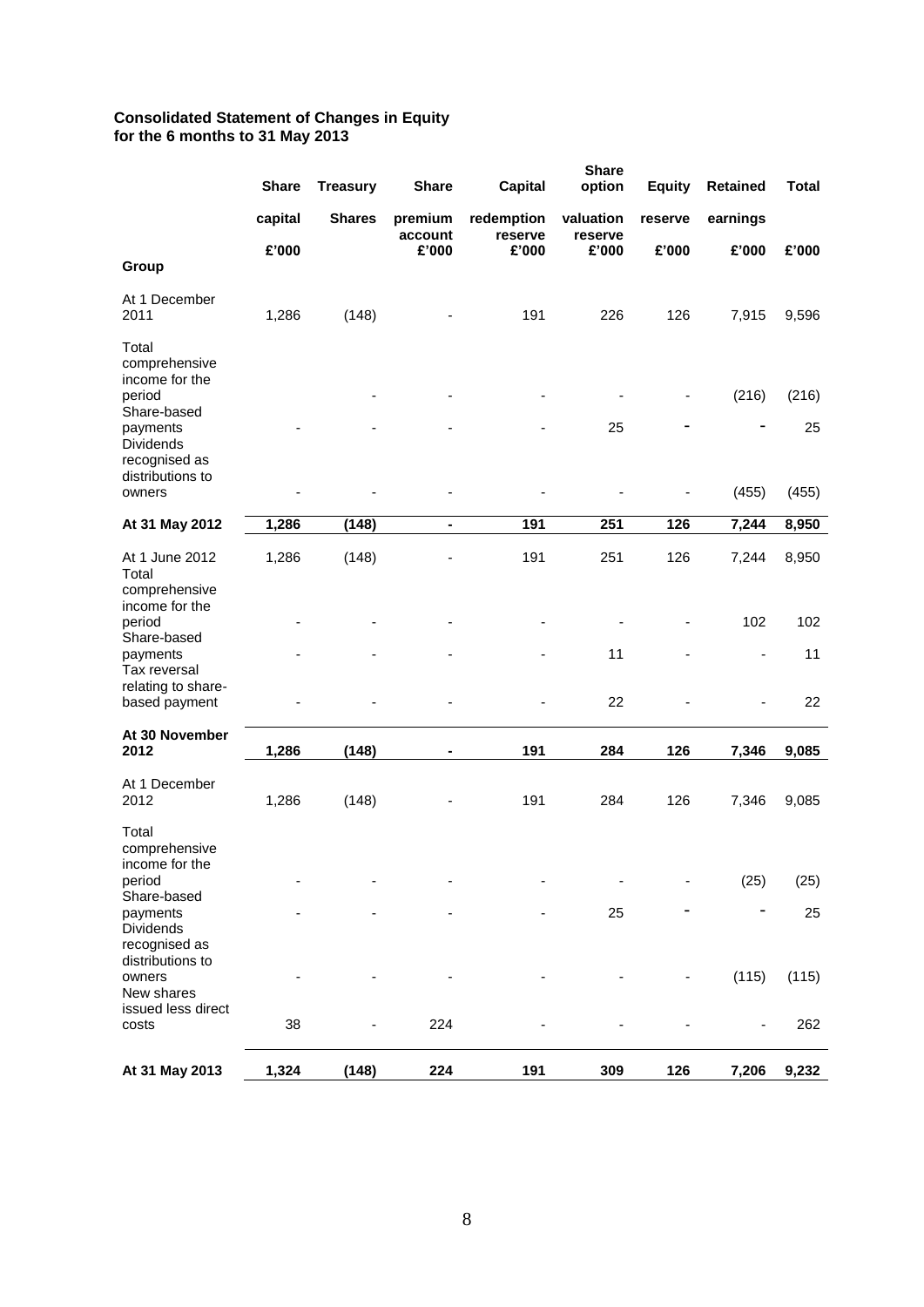#### **Consolidated Statement of Cash Flow for the 6 months to 31 May 2013**

|                                                                                           | <b>Unaudited</b>   | <b>Unaudited</b>   | <b>Audited</b>        |
|-------------------------------------------------------------------------------------------|--------------------|--------------------|-----------------------|
|                                                                                           | 6 months<br>to     | 6 months<br>to     | Year<br>to<br>30-Nov- |
|                                                                                           | 31-May-13<br>£'000 | 31-May-12<br>£'000 | 12<br>£'000           |
| Cash flows from continuing operating activities                                           |                    |                    |                       |
| Loss for the period attributable to equity shareholders of the parent<br>Adjustments for: | (25)               | (216)              | (114)                 |
| Depreciation                                                                              | 103                | 76                 | 154                   |
| Amortisation of intangible assets                                                         | 73                 |                    | 122                   |
| Share option valuation charge                                                             | 18                 | 25                 | 36                    |
| Financial income                                                                          | (6)                | (22)               | (23)                  |
| Financial expense                                                                         | 64                 | 40                 | 130                   |
| Taxation                                                                                  | (5)                |                    | (383)                 |
| Operating cash inflow/(outflow) before changes in working<br>capital and provisions       | 222                | (97)               | (78)                  |
|                                                                                           |                    |                    |                       |
| Increase in trade and other receivables                                                   | (354)              | (617)              | (555)                 |
| Decrease in inventories                                                                   | 23                 | 14                 | 62                    |
| Increase in trade and other payables                                                      | 382                | 551                | 634                   |
| Net cash inflow/(outflow) from the continuing operations                                  | 273                | (149)              | 63                    |
| Tax received                                                                              | 5                  |                    | 20                    |
| Net cash inflow/ (outflow) from continuing operating activities                           | 278                | (149)              | 83                    |
| Cash flows from investing in continuing activities                                        |                    |                    |                       |
| Interest received                                                                         | 6                  | 22                 | 23                    |
| Acquisition of property, plant and equipment                                              | (140)              | (62)               | (462)                 |
| Proceeds of sale of subsidiary (net)                                                      |                    |                    | 243                   |
| Cost of software development                                                              | (727)              | (284)              | (715)                 |
| Net cash (outflow)/inflow from investing in continuing                                    |                    |                    |                       |
| activities                                                                                | (861)              | (324)              | (911)                 |
| Cash flows from financing continuing activities                                           |                    |                    |                       |
| Interest paid                                                                             | (64)               | (40)               | (80)                  |
| Issue of equity share capital                                                             | 262                |                    |                       |
| Repayment of borrowings                                                                   |                    |                    | (25)                  |
| Payment of dividend                                                                       | (115)              | (455)              | (455)                 |
| Net cash outflow from financing continuing activities                                     | 83                 | (495)              | (560)                 |
| Net (decrease)/increase in cash and cash equivalents                                      | (500)              | (968)              | (1, 388)              |
| Opening cash and cash equivalents                                                         | 2,772              | 4,160              | 4,160                 |
| <b>Closing cash and cash equivalents</b>                                                  | 2,272              | 3,192              | 2,772                 |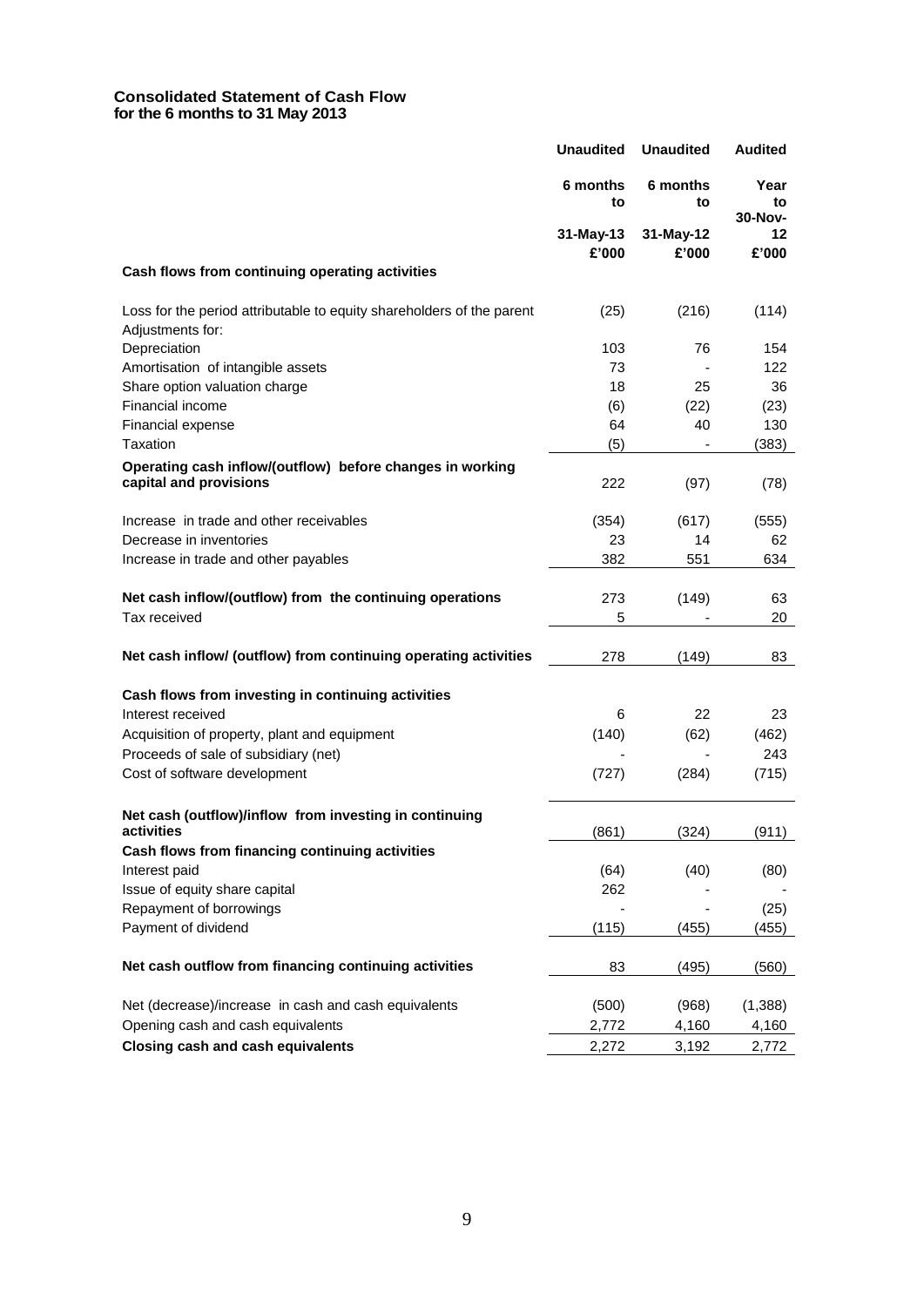# **Notes**

# **1. Unaudited notes**

#### **Basis of preparation and accounting policies**

The condensed financial statements are unaudited and were approved by the Board of Directors on 15 July 2013.

The interim financial information for the six months ended 31 May 2013, including comparative financial information, has been prepared on the basis of the accounting policies set out in the last annual report and accounts, with the exception of the amendment to IAS 1 (Presentation of Financial Statements) referred to below, and in accordance with International Financial Reporting Standards ("IFRS"), including IAS 34 (Interim Financial Reporting), as issued by the International Accounting Standards Board and adopted by the European Union.

The preparation of the interim financial statements requires management to make judgements, estimates and assumptions that affect the application of accounting policies and the reported amounts of assets, liabilities, income and expense. Actual results may subsequently differ from those estimates.

In preparing the interim financial statements, the significant judgements made by management in applying the Group's accounting policies and key sources of estimation uncertainty were the same, in all material respects, as those applied to the consolidated financial statements for the year ended 30 November 2012.

The Group has elected to present comprehensive income in one statement.

#### **Going concern assumption**

The Group manages its cash requirements through a combination of operating cash flows and long term borrowings in the form of convertible loan notes.

The Group's forecasts and projections, taking account of reasonably possible changes in trading performance, show that the Group should be able to operate within its existing cash deposits.

Consequently, after making enquires, the Directors have a reasonable expectation that the Group has adequate resources to continue in operational existence for the foreseeable future. Accordingly, they continue to adopt the going concern basis of accounting in preparing the interim financial statements.

#### **Information extracted from 2012 Annual Report**

The financial figures for the year ended 30 November 2012, as set out in this report, do not constitute statutory accounts but are derived from the statutory accounts for that financial year.

The statutory accounts for the year ended 30 November 2012 were prepared under IFRS and have been delivered to the Registrar of Companies. The auditors reported on those accounts. Their report was unqualified, did not draw attention to any matters by way of emphasis and did not include a statement under Section 498(2) or 498(3) of the Companies Act 2006.

# **2. Earnings per share**

The calculation of earnings per share is based upon the loss after tax for the respective period, for continuing operations only. The weighted average number of ordinary shares used in the calculation of basic earnings per share is based upon the number of ordinary shares in issue in each respective period. This has been adjusted for the